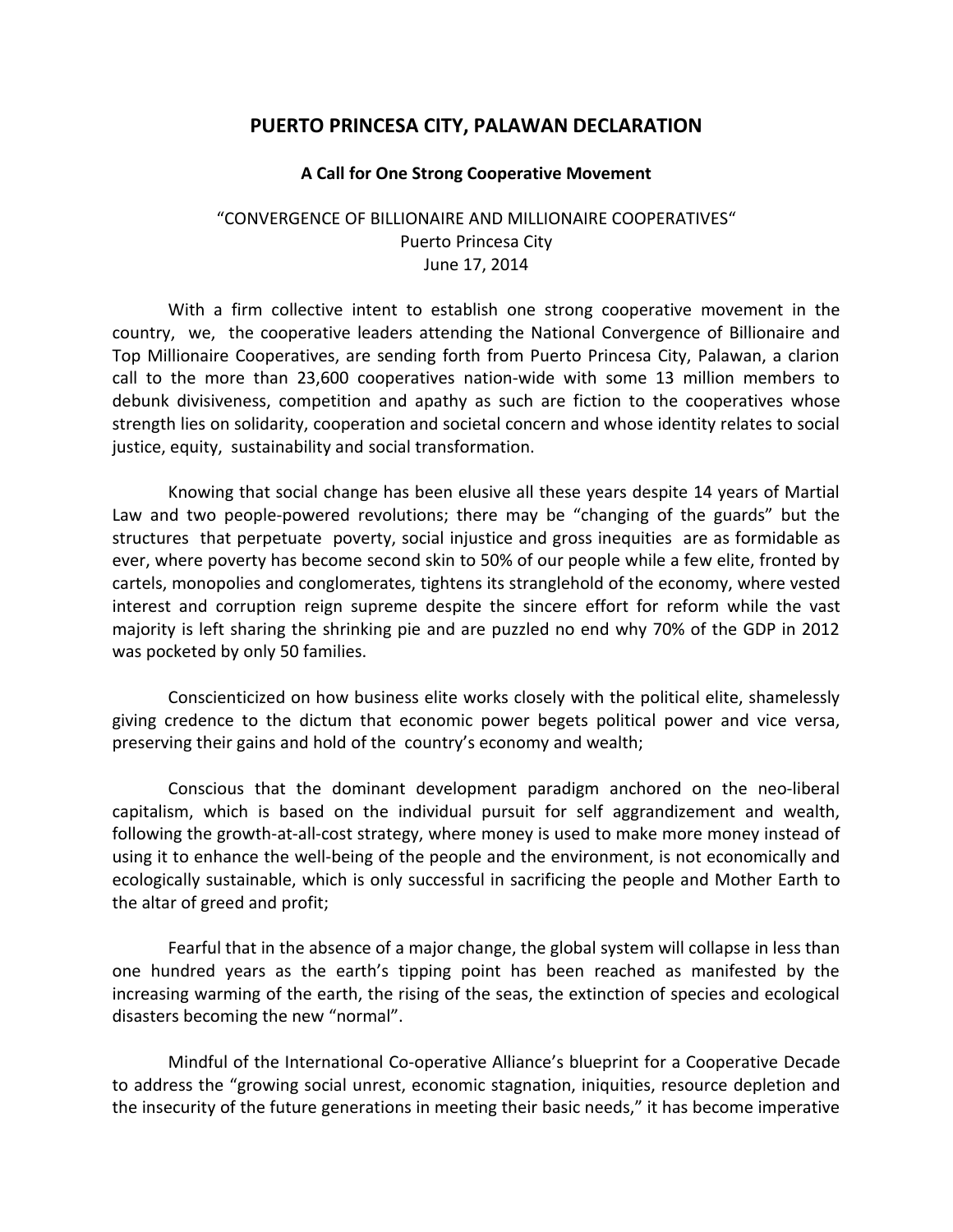for the Philippine cooperatives to participate in the strategic agenda that position the cooperatives as "builders of sustainability."

Realizing that for us to survive and succeed the Asian Economic Community by 2015 where there will be free flowing of products, services, capital, investments and skilled labour, we must now effect paradigm shift where the cooperatives harness their collective potentials, where the marginalized sectors are drawn into the mainstream of development processes and where the people have access and control over their resources and utilities and where wealth and power are democratized;

Today, we serve notice to one and all that we have awakened and that we will not allow anymore the culture of poverty, corruption, inequity and powerlessness to continue as we launch a collectivist counterculture through one strong cooperative movement.

WE FIRMLY COMMIT TO FORGE OUR ONENESS, TO EFFECT PARADIGM SHIFTS, BUILDING AMONG THE THOUSANDS OF COOPERATIVES A STRONG ALLIANCE OF AN EMPOWERED PEOPLE.

WITH OUR HIGHEST ADHERENCE TO THE TENETS OF COOPERATIVSM AND WITH UTMOST DEDICATION, WE NOW CREATE A UNITED FRONT AS A LEADING EDGE IN SOCIAL TRANSFORMATION TO ADVANCE THE FOLLOWING AGENDA:

- 1. WE WILL PROMOTE and advance SOCIAL SOLIDARITY ECONOMY THROUGH COOPERATIVISM WHICH IS THE PEOPLE'S PREFERRED ECONOMIC MODEL, WHERE THE PEOPLE AND THE ENVIRONMENT ARE THE PRIORITIES RATHER THAN BUSINESS AND PROFIT and thereby debunk gross inequities to have inclusive growth, and never exclusive
- 2. WE WILL HARNESS COLLECTIVE EFFORTS TO CREATE A STRONG COOPERATIVE MOVEMENT THROUGH INTEGRATION AND CONSOLIDATION, PURSUING UNRELENTING EFFORTS AND UNWAVERING CAMPAIGN FOR AMALGAMATION OF SERVICES, PROGRAMS AND EVEN ORGANIZATIONAL TO OPTIMIZE THE STRENGTH IN NUMBERS AND MAXIMIZE BENEFITS OF ECONOMIES OF SCALE. **TO CONCRETIZE THIS AMALGAMATION, WE ARE DECLARING PCC AS THE APEX ORGANIZATION OF COOPERATIVES**. WE ENCOURAGE NATCCO AND MASS-SPECC, CLIMBS AND CISP AND ALL COOPERATIVE BANKS AND FEDERATIONS TO PUT THIS AGENDA IN MOTION WITHIN ONE YEAR AND FOR CDA AND PCC TO JOINTLY MONITOR THE CONSOLIDATION OF THESE CHAMPIONS WHICH WILL INSPIRE ALL OTHERS TO FOLLOW WHICH WILL BE THE THRESHOLD OF UNIFICATION TOWARDS ONE COOPERATIVE MOVEMENT.
- 3. WE WILL WORK TOWARDS BUILDING A STRONG SUPPORT STRUCTURES AND MECHANISM BE IT ON ESTABLISHING LIQUIDITY, INVESTMENT AND STABILIZATION FUND OR IN COOPERATIVE INSURANCE TO STRENGTHEN OUR COOPERATIVES.